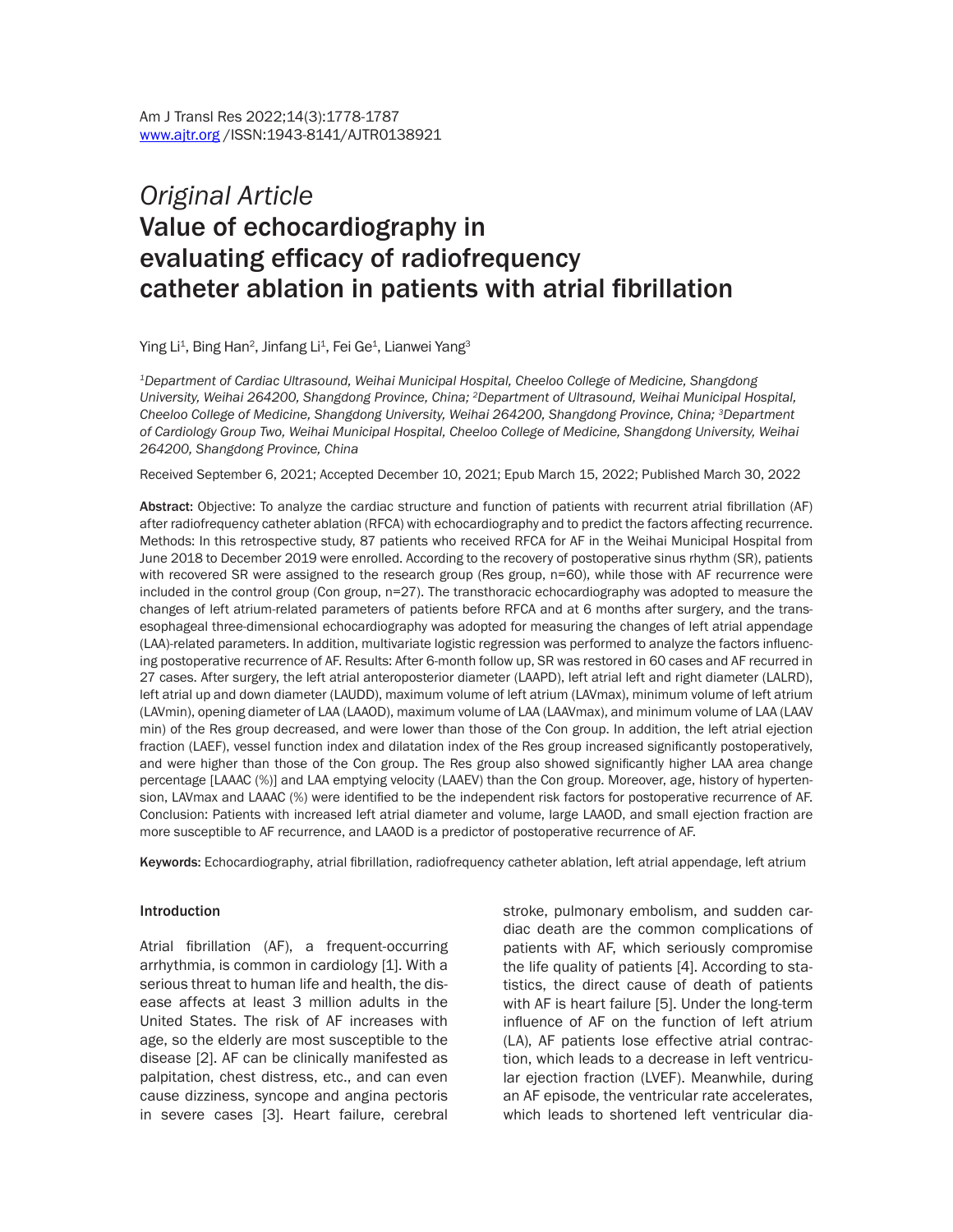stolic phase, impaired left ventricular compliance, increased end-diastolic pressure, finally resulting in elevated afterload and increased pressure in LA [6, 7]. Long-term AF will give rise to LA enlargement, atrial fibrosis, myocardial remodeling and tachyarrhythmia cardiomyopathy, and eventually lead to heart failure [8]. Therefore, it is of particular importance to treat AF. At the current stage, anti-arrhythmia drugs are mainly used to restore sinus rhythm (SR) in patients with AF, but for some paroxysmal atrial fibrillation (PAF) patients with ineffective drug therapy or intolerance, radiofrequency catheter ablation (RFCA) is recommended [9, 10].

As an effective treatment for AF, RFCA has been increasingly used in recent years, and has captured extensive attention because of its favorable efficacy as an invasive therapy. A recent study [11] showed that, RFCA was more effective in the treatment of AF, especially in patients with PAF, than traditional antiarrhythmic agents in maintaining SR, relieving symptoms and improving quality of life. At the current stage, SR recovery of patients after surgery is judged only based on the self-reported clinical manifestations of patients and their electrocardiogram (ECG) examination results in clinical practice, but the effects of RFCA on the structure and function of patients' atria are rarely reported [12]. Echocardiography has the advantages of economy, noninvasiveness and simple-operation among various imaging evaluation methods, and has been widely applied in clinical practice [13]. In recent years, non-invasive evaluation of left atrial function by echocardiography has become a research hotspot in the cardiovascular field [14]. Realtime three-dimensional echocardiography is a newly developed technology that can display the three-dimensional anatomical structure of the heart intuitively, dynamically and in real time [15]. The innovation of this study is to use the latest real-time three-dimensional ultrasound technology to quantitatively analyze the effect of treatment on patients with atrial fibrillation, which can provide accurate evaluation indicators for the clinic.

This study determines the effects of RFCA on atrial structure and function of patients with PAF by echocardiography and predicts factors impacting the recurrence, with the aim of providing more useful reference for clinical treatment.

# Materials and methods

## *General data of patients*

Totally 87 patients who received RFCA for AF in the Weihai Municipal Hospital from June 2018 to December 2019 were enrolled. According to the postoperative SR recovery, patients with recovered SR were assigned to the research group (Res group, n=60), and those with recurred AF were assigned to the control group (Con group, n=27). In the Res group, there were 36 males and 24 females, with an average age of 55.26±6.35 years. The male to female ratio in the Con group was 13:14, and the average age was 65.19±5.16 years. This is a retrospective study approved by the medical ethics committee of our hospital, and the subjects and their families were informed and signed a fully informed consent.

## *Inclusion and exclusion criteria*

*Inclusion criteria:* (1) Patients with an age of 18-80 years; (2) Patients who met the diagnostic criteria of PAF [16], and were diagnosed by ECG or 24-hour dynamic ECG examination combined with medical history; (3) Patients with LVEF >50%; (4) Patients who actively cooperated with postoperative follow-up.

*Exclusion criteria:* (1) Patients with LVEF <50%; (2) Patients with the first attack of AF within 24-48 hours; (3) Patients with rheumatic heart disease or cardiomyopathy; (4) Patients with acute coronary syndrome; (5) Patients with a permanent pacemaker; (6) Patients who could not maintain SR during echocardiography; (7) Patients with severe liver or kidney dysfunction or malignant tumor; (8) Patients with cognitive impairment, central nervous system diseases or severe peripheral nerve diseases. (9) Patients without detailed case data.

# *Methods*

All patients were followed up for 6 months after therapy, and related data were measured before and 6 months after surgery. Siemens SC2000 ultrasonic diagnostic instrument (Siemens, ACUSON SC2000) was used for examination, with a probe frequency of 2-4 MHz. The patient was placed in the left lateral position to record the sinus rhythm at rest. In addition, an ECG was performed, during which the patient was required to hold his/her breath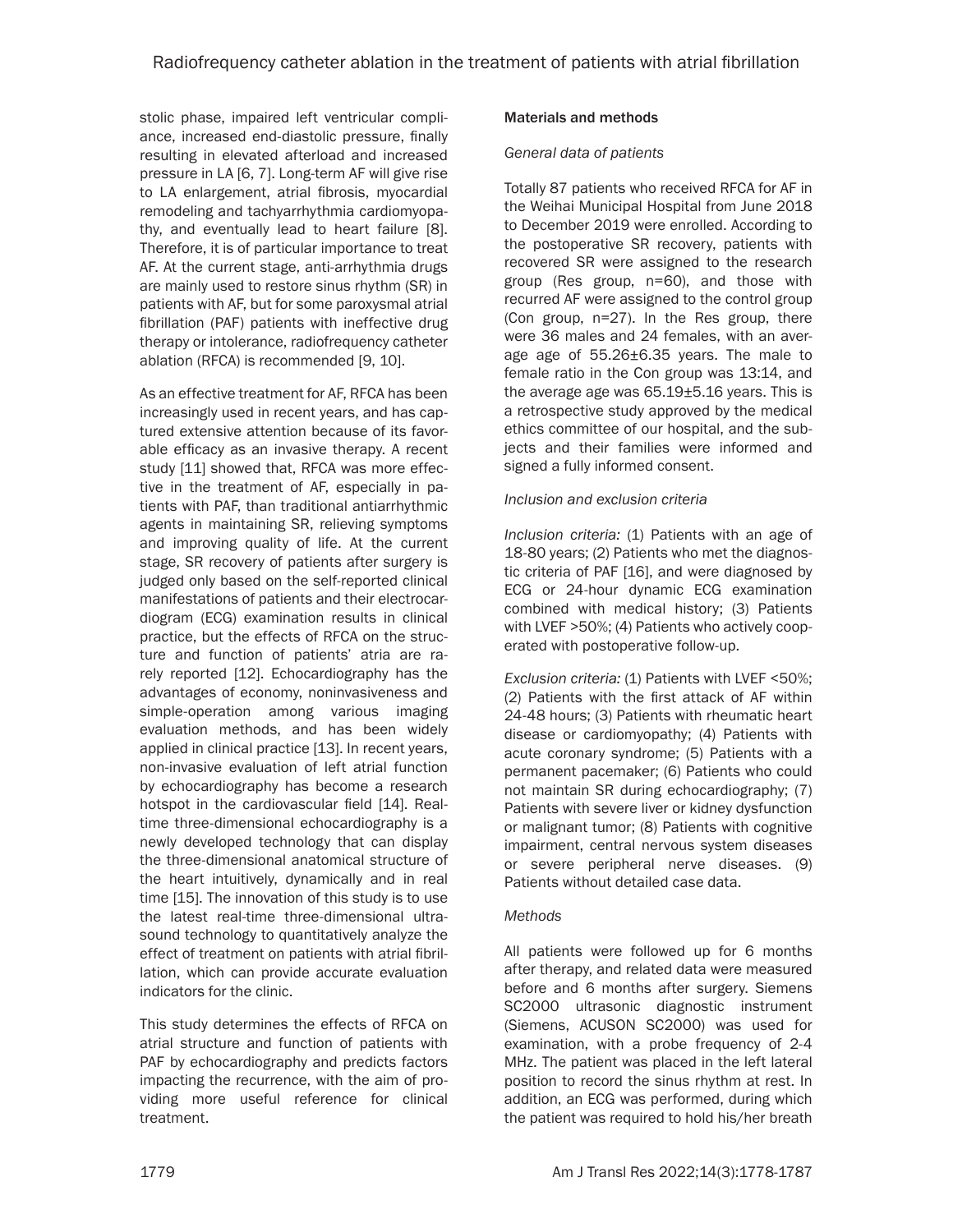# Radiofrequency catheter ablation in the treatment of patients with atrial fibrillation

| Item                     | Research group (n=60) | Control group (n=27) | $t/x^2$ value | P-value |  |
|--------------------------|-----------------------|----------------------|---------------|---------|--|
| Age (Y)                  | 55.26±6.35            | 65.19±5.16           | 7.128         | < 0.001 |  |
| BMI ( $kg/m2$ )          | $23.38 \pm 2.12$      | 23.10±2.20           | 0.476         | 0.636   |  |
| Gender                   |                       |                      |               |         |  |
| Male                     | 36 (60.00)            | 13(48.15)            | 1.063         | 0.303   |  |
| Female                   | 24 (40.00)            | 14 (51.85)           |               |         |  |
| Place of residence       |                       |                      |               |         |  |
| Urban area               | 31(51.67)             | 16 (59.26)           | 0.432         | 0.511   |  |
| Rural area               | 29 (48.33)            | 11 (40.74)           |               |         |  |
| Education background     |                       |                      |               |         |  |
| $\ge$ senior high school | 23 (38.33)            | 12 (44.44)           | 0.289         | 0.591   |  |
| < senior high school     | 37 (61.67)            | 15 (55.56)           |               |         |  |
| Smoking history          |                       |                      |               |         |  |
| Yes                      | 13(21.67)             | 9(33.33)             | 1.342         | 0.247   |  |
| <b>No</b>                | 47 (78.33)            | 18 (66.67)           |               |         |  |
| Drinking history         |                       |                      |               |         |  |
| Yes                      | 38 (63.33)            | 8(29.63)             | 0.967         | 0.326   |  |
| No                       | 22 (36.67)            | 19 (70.37)           |               |         |  |
| Diabetes history         |                       |                      | 1.015         | 0.314   |  |
| Yes                      | 10(16.67)             | 7(25.93)             |               |         |  |
| <b>No</b>                | 50 (83.33)            | 20 (74.07)           |               |         |  |
| Hypertension history     |                       |                      |               |         |  |
| Yes                      | 17 (28.33)            | 19 (70.37)           | 13.57         | < 0.001 |  |
| <b>No</b>                | 43 (71.67)            | 8(29.63)             |               |         |  |

Table 1. Comparison of general data between the two groups [n (%)] ( $\bar{x}$ ±sd)

Note: BMI, body mass index.

and the probe position was adjusted to clearly display the left atrial intima. Two-dimensional images of parasternal long-axis view, apical four-chamber view, and two-chamber view were acquired at a frame rate of 60-90 frames/s. The left atrial anteroposterior diameter (LAAPD) was measured under parasternal long-axis view, and the left atrial up and down diameter (LAUDD) and left atrial left and right diameter (LALRD) were measured under apical fourchamber view. In addition, the maximum volume of LA (LAVmax) was measured using the GE EchoPAC Clinical Workstation Software (G.E., USA, EchoPAC), and the minimum volume of LA (LAVmin) was determined at the end of left ventricular diastole. Moreover, the left atrial presystolic volume (LAVps) was measured by ECG localization, on which the left atrial ejection fraction (LAEF) and left atrial active ejection fraction were calculated.

The iE Elite and EPIQ7C color Doppler ultrasound machines produced by Philips were used with the transesophageal probe model numbers of S7-2t and X7-2t (2.0-7.0 MHz) respectively, and QLab 9.5 software was used for analysis. When the existence of thrombosis was ruled out by the transesophageal echocardiography (TEE), the following items were measured: left atrial appendage width (LAAW), LAA length (LAAL), maximum volume of LAA (LAAVmax), minimum volume of LAA (LAAVmin), LAA ejection fraction (LAAEF), LAA emptying velocity (LAAEV), LAA peak filling velocity (LAAFV), LAA peak systolic velocity (LAATSV), and LAA peak diastolic velocity (LAATDV). Based on the measured values, the structure and function of LAA were evaluated.

## *Outcome measures*

*Primary outcome measures:* (1) LA-related parameters: LAAPD, LALRD, LAUDD, LAVmax, LAVmin, LAEF, vessel function index, and dilation index before and after treatment. (2) LAArelated parameters: opening diameter of LAA (LAAOD), LAAVmax, LAAVmin, LAA area change percentage [LAAAC (%)], and LAAEV.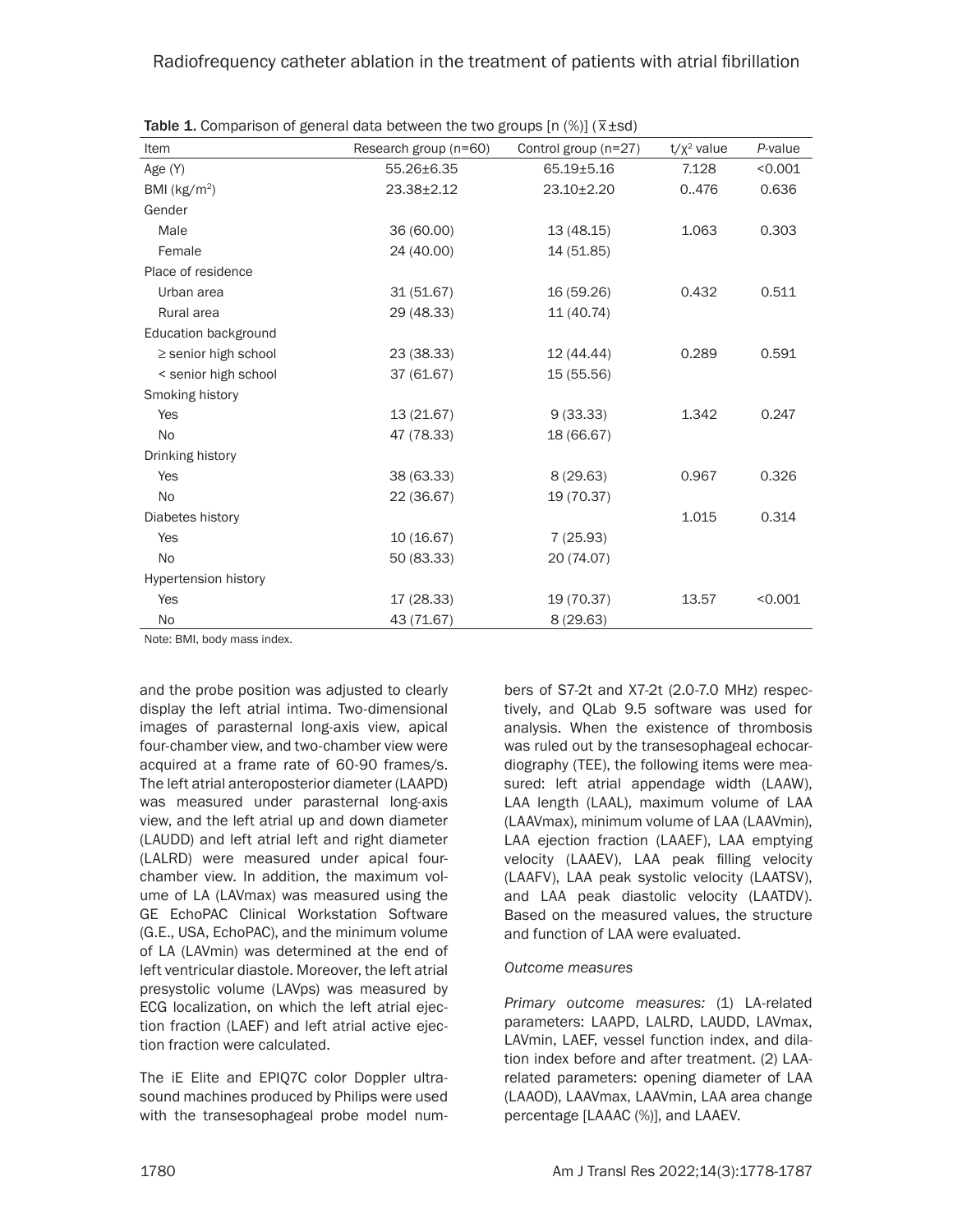

Figure 1. There are a large number of cloud-like echoes in the LA imaging. Note: LA, atrial fibrillation.



Figure 2. There are a lot of cloud-like echoes in the LAA imaging. Note: LAA, left atrial appendage.

*Secondary outcome measures:* Independent risk factors of AF recurrence.

## *Statistical analyses*

Data in this study were statistically processed by SPSS24.0 (IBM Corp, Armonk, NY, USA), and visualized into corresponding figures via GraphPad Prism 7. The enumeration data were expressed as [n (%)], and the the Chi-square test was used for comparison between groups. Measurement data groups. measurement data<br>were expressed as ( $\overline{x}$ ±sd). Independent-samples t test was used for inter-group comparison of measurement data, and paired t test was used for intra-group comparison. The risk factors affecting treatment efficacy were analyzed using a multivariate logistics regression model. P<0.05 indicates a significant difference.

#### **Results**

#### *General data*

The two groups were not significantly different in clinical baseline data such as gender, body mass index (BMI), place of residence, education background, smoking history, drinking history, and diabetes history (all P>0.05). Whereas, the patients in the Res group were younger, and there were fewer hypertension cases (all P<0.001, Table 1).

#### *Image analysis*

On the sonogram, the LA and LAA of the patient showed a large number of cloud-like echoes, as shown in Figures 1 and 2.

## *Structural parameters of LA*

Before surgery, the two groups were not greatly different in

LAAPD, LALRD, LAUDD, LAVmax, and LAVmin (P>0.05); while after treatment, LAAPD, LALRD, LAUDD, and LAVmin of the Res group decreased, and were lower than those of the Con group (P<0.001). In the Con group, LAAPD, LALRD, LAUDD, and LAVmin slightly but not significantly increased after surgery compared with those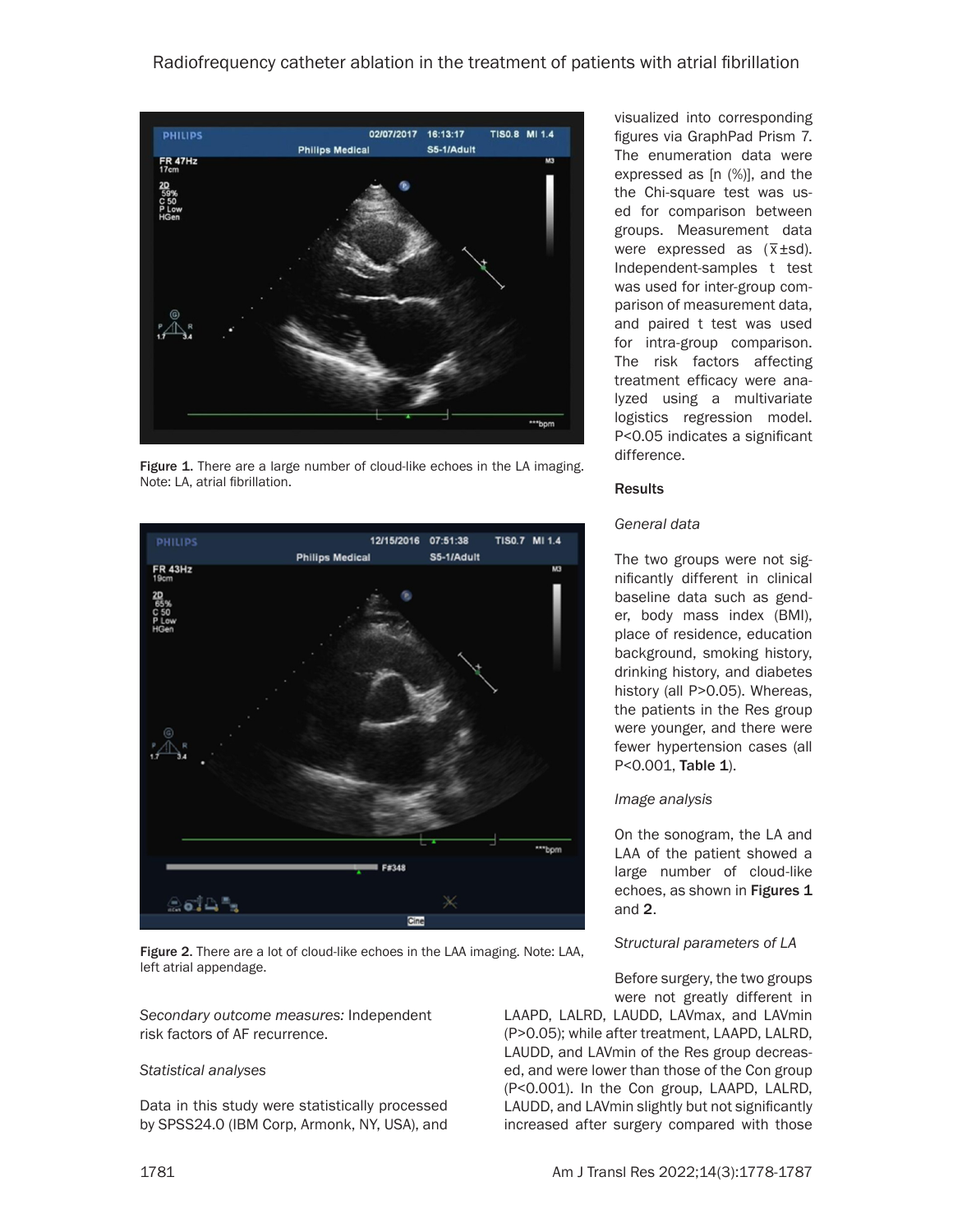

Figure 3. Comparison of indexes of LA structure. After surgery, LAAPD (A), LALRD (B), LAUDD (C), LAVmax (D), and LAVmin (E) of the research group were all significantly smaller than those of the control group. Note: \*\*\*P<0.001; LA, atrial fibrillation; LAAPD, left atrial anteroposterior diameter; LALRD, left atrial left and right diameter; LAUDD, left atrial up and down diameter; LAVmax, maximum volume of atrial fibrillation; LAVmin, minimum volume of atrial fibrillation.



Figure 4. Comparison of functional indexes of LA. The LAEF (A), vessel function index (B) and dilation index (C) of the research group were significantly higher than those of the control group after surgery. Note: \*\*\*P<0.001; \*\*P<0.01; \*P<0.05; LA, atrial fibrillation; LAEF, left atrial ejection fraction.



Figure 5. Comparison of structural indexes of LAA. After surgery, LAAOD (A), LAAVmax (B), and LAAVmin (C) of the research group were all smaller than those of the control group. Note: \*\*\*P<0.001; LAA, left atrial appendage; LAAOD, opening diameter of left atrial appendage; LAAVmax, maximum volume of left atrial appendage; LAAVmin, minimum volume of left atrial appendage.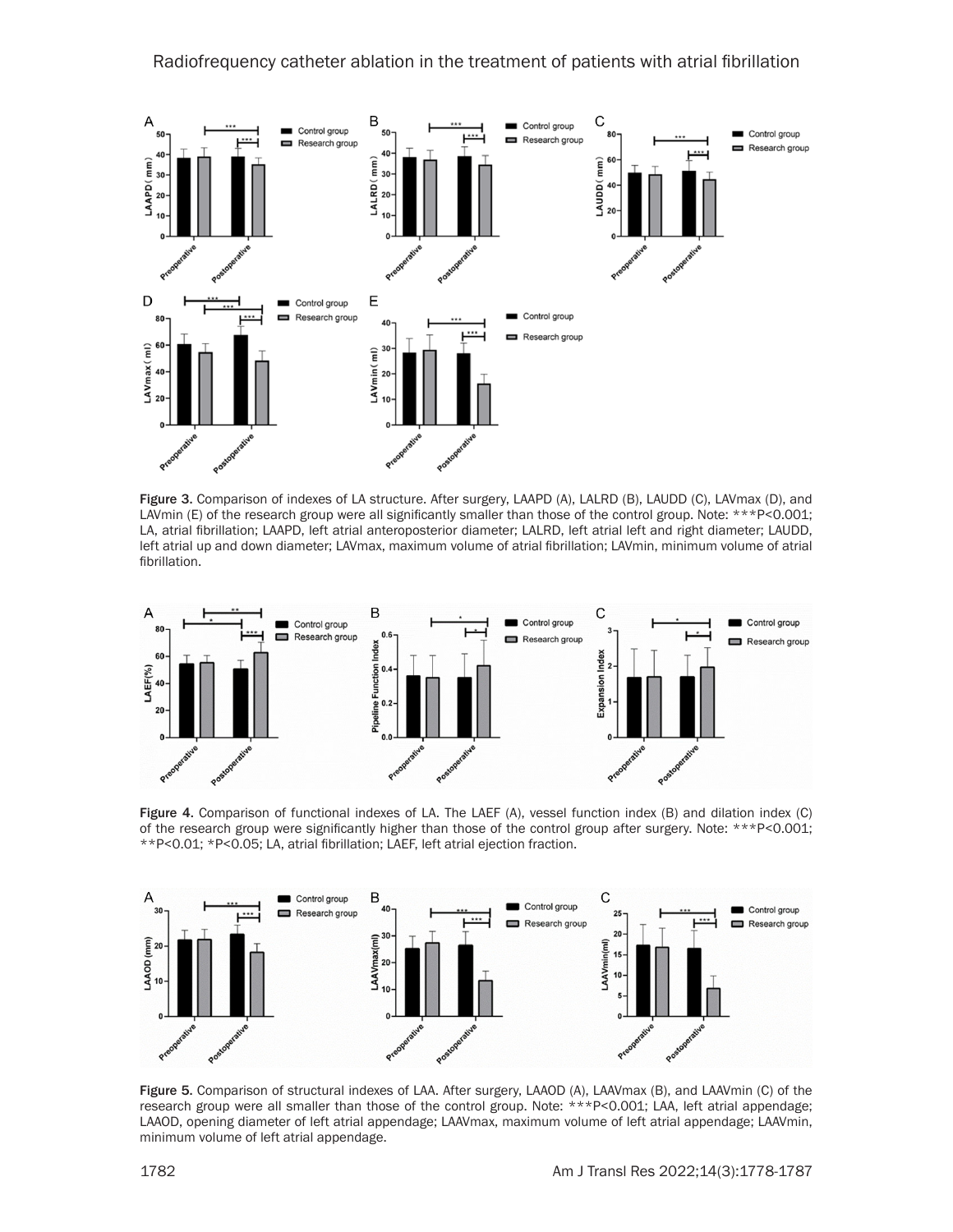

Figure 6. Comparison of functional indexes of LAA. The research group showed higher LAA area change percentage (A) and LAAEV (B) than the control group after surgery. Note: \*\*\*P<0.001; LAA, left atrial appendage; LAAEV, left atrial appendage emptying velocity.

before surgery (P>0.05). In addition, after surgery, the LAVmax of the Con group increased obviously and was significantly higher than that of the Res group (P<0.001, Figure 3).

# *Functional parameters of LA*

There were no significant differences in LAEF, vessel function index and dilation index between the two groups before surgery (all P>0.05). After surgery, the LAEF increased in the Res group (P<0.01) while it decreased in the Con group (P<0.05), and the LAEF in the Res group was significantly higher than that in the Con group (P<0.001). In the Res group, the vessel function index and dilation index were significantly higher than those before surgery (P<0.05) and were higher than those of the Con group (P<0.05). There was no significant change in the Con group before and after treatment (Figure 4).

# *Structural parameters of LAA*

Before surgery, no significant difference was found between the two groups in LAAOD, LAAVmax, and LAAVmin (P>0.05), while after surgery, the Res group showed lower LAAOD, LAAVmax and LAAVmin than the Con group (P<0.05, Figure 5).

# *Functional parameters of LAA*

Before surgery, LAAAC (%) and LAAEV of the two groups were not significantly different (P>0.05), while after surgery, the Res group showed notably higher LAAAC (%) and LAAEV than the Con group (P<0.001, Figure 6).

# *Multivariate analysis of factors for postoperative recurrence*

With the recurrence of AF after RFCA as the dependent variable, and factors of clinical baseline data, as well as the structural and functional parameters of LA and LAA as independent variables, multivariate logistic regression was carried out to analyze the independent risk factors for postoperative recurrence. The results showed that age, his-

tory of hypertension, LAVmax, and LAAAC (%) were independent risk factors of AF recurrence (Table 2).

# **Discussion**

The prevalence of AF, which adversely affects cardiac function and increases the risk of stroke, increases with age [17]. AF is often associated with heart failure, so its incidence and mortality are remarkably higher among patients with heart failure [18]. Thanks to its rapid development, RFCA can effectively lower the recurrence of arrhythmia after AF ablation at the current stage [19]. RFCA is a common surgery for the treatment of AF, with obvious effects and high safety. However, the high recurrence rate after RFCA is still a disturbing problem [20, 21]. Therefore, it is of great significance to examine the cardiac function of patients with AF after RFCA.

The high recurrence rate of AF after RFCA may involve non-anomalous pulmonary venous lesions, and other ectopic lesions such as vena cava, coronary sinus, left atrial posterior wall, and LAA are possible origins of AF [22, 23]. Reportedly, LA and LAA associated parameters, which have been confirmed to be closely related to the recurrence of AF, can be used to predict the recurrence risk of AF after RFCA [24, 25]. LAA, a heart cavity with different shapes and sizes, has a strong relationship with atrial arrhythmia and thrombus. Real-time three-dimensional echocardiography can display the three-dimensional anatomical structure of the heart such as LAA directly, dynamically and in real-time [26]. In this study, we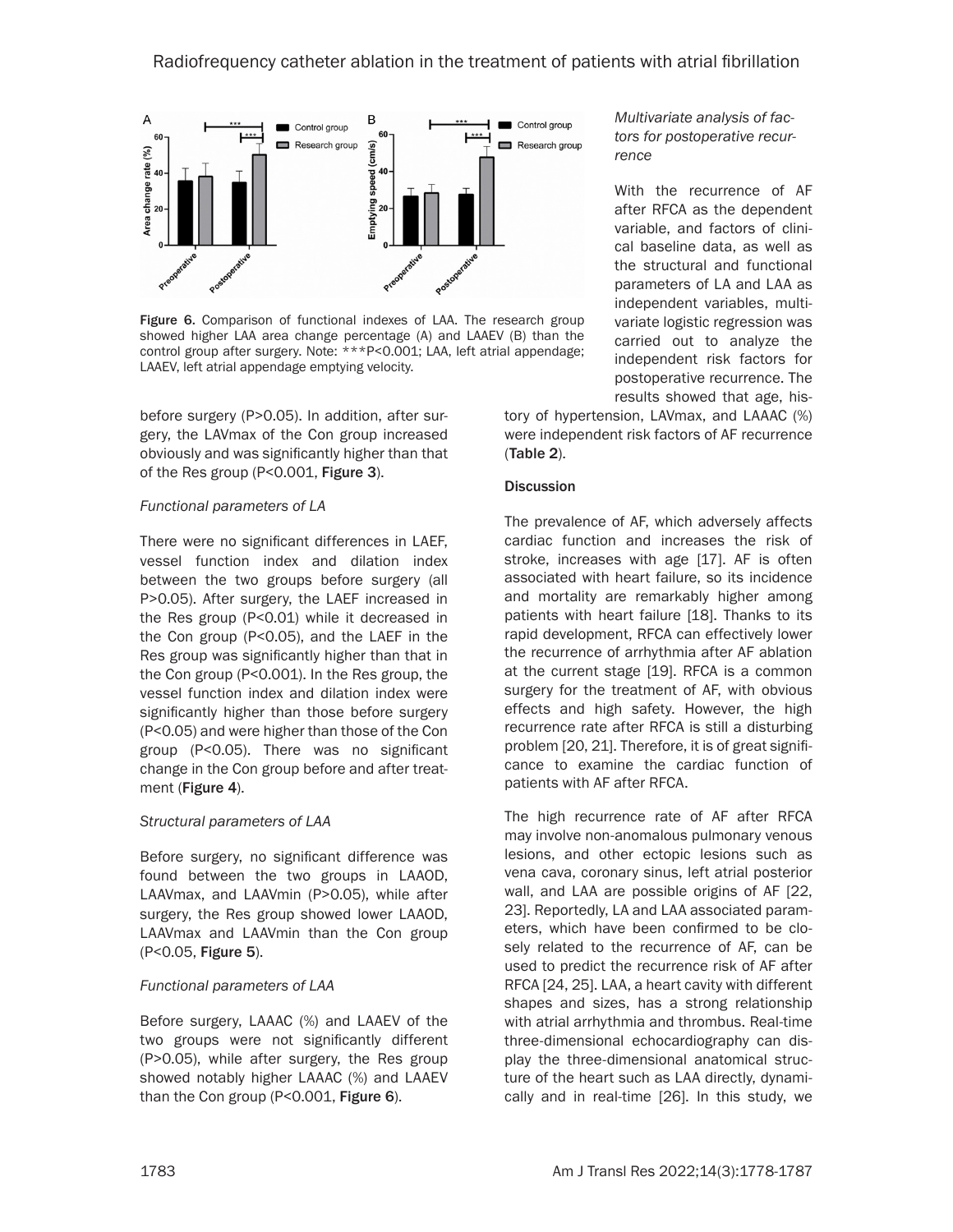| Factors                |       | S.E   | $x^2$ | P-value | Exp(B) | 95% CI      |             |
|------------------------|-------|-------|-------|---------|--------|-------------|-------------|
|                        |       |       |       |         |        | Lower limit | Upper limit |
| Age                    | 1.078 | 0.523 | 4.223 | 0.042   | 2.936  | 1.051       | 8.201       |
| Hypertension           | 1.089 | 0.465 | 5.537 | 0.018   | 2.986  | 1.201       | 7.428       |
| LAVmax                 | 0.982 | 0.397 | 6.542 | 0.011   | 2.741  | 1.270       | 5.873       |
| Area change percentage | 0.935 | 0.356 | 6.127 | 0.013   | 2.462  | 1.194       | 5.387       |

Table 2. Multivariate logistic regression analysis

Note: LAVmax, maximum volume of atrial fibrillation.

adopted echocardiography to evaluate the cardiac structure and function of patients with AF after RFCA, so as to evaluate the efficacy of RFCA and recurrence factors of AF. Patients with postoperative recurrence were assigned to the Con group, and the rest to the Res group. First, we compared the clinical data of the two groups, and found that patients with AF recurrence were characterized by advanced age and history of hypertension, indicating that age and hypertension may be factors affecting the postoperative recurrence of AF, which was similar to the results obtained by Steinberg et al. [27] and MacGregor et al. [28]. By evaluating parameters associated with LA in the two groups, we found that after surgery, LAAPD, LALRD, LAUDD, LAVmax and LAVmin of the Res group decreased and were lower than those of the Con group. In addition, the LAEF, vessel function index, and dilation index of the Res group increased significantly and were higher than those of the Con group. It suggests that the left atrial structure and function of patients in the Res group returned to normal after RFCA treatment. Moreover, it indicates the favorable efficacy of RFCA and the great value of echocardiography in evaluating the cardiac function of patients after RFCA. Atrial remodeling will be aggravated with age and duration of AF. In addition, the increase of atrial pressure load in patients with hypertension also leads to atrial remodeling, and the atrium itself with reconstruction expansion is likely to induce AF [29].

LAA-related parameters are crucial indexes for AF evaluation, and age and LAAEV are independent risk factors of AF [30]. According to evaluation results of structural and functional indexes of LAA of patients in the two groups, the Res group had lower LAAOD, LAAVmax and LAAVmin and higher LAAAC (%) and LAAEV than the Con group, suggesting that the LAA structure and function in the Res group have been

restored. It also indicates that RFCA has a good therapeutic effect, and echocardiography can effectively evaluate LAA-related parameters to understand the postoperative condition of patients with AF. Because of the unique shape, complex lobulation and special internal anatomy, LAA becomes a predilection site of AF. Moreover, the morphology of LAA varies greatly among different individuals, which increases the difficulty to the evaluation of the condition of patients with AF [31]. Real-time three-dimensional echocardiography is considered as the most commonly used imaging method to evaluate the anatomy and internal structure of LAA [32], which is further confirmed by the results of this study. Similar to our results, Cameli et al. [33] have demonstrated that echocardiography is a crucial imaging means for the diagnosis and prognosis of arterial hypertension and AF. At the end of the study, we adopted multivariate logistic regression to analyze the risk factor for AF recurrence, and found that age, history of hypertension, LAVmax and LAAAC (%) were independent risk factors for postoperative recurrence of AF. Moreover, there are reports that left atrial volume, left atrial diameters, age, gender, BMI, and related primary diseases are risk factors for AF recurrence after surgery [34-36], which are basically consistent with our research.

Currently, RFCA is the preferred treatment for AF, and the success rate of this procedure is 77.8%, which means that some patients may still experience recurrence after surgery [37]. This study has confirmed the high efficacy of RFCA in the treatment of AF and the high value of echocardiography in the detection of postoperative recurrence. In addition, age, history of hypertension, LAVmax and LAAAC (%) are independent risk factors for postoperative recurrence of AF. However, there are some limitations in this study. This study was a single-center retrospective study with a small sample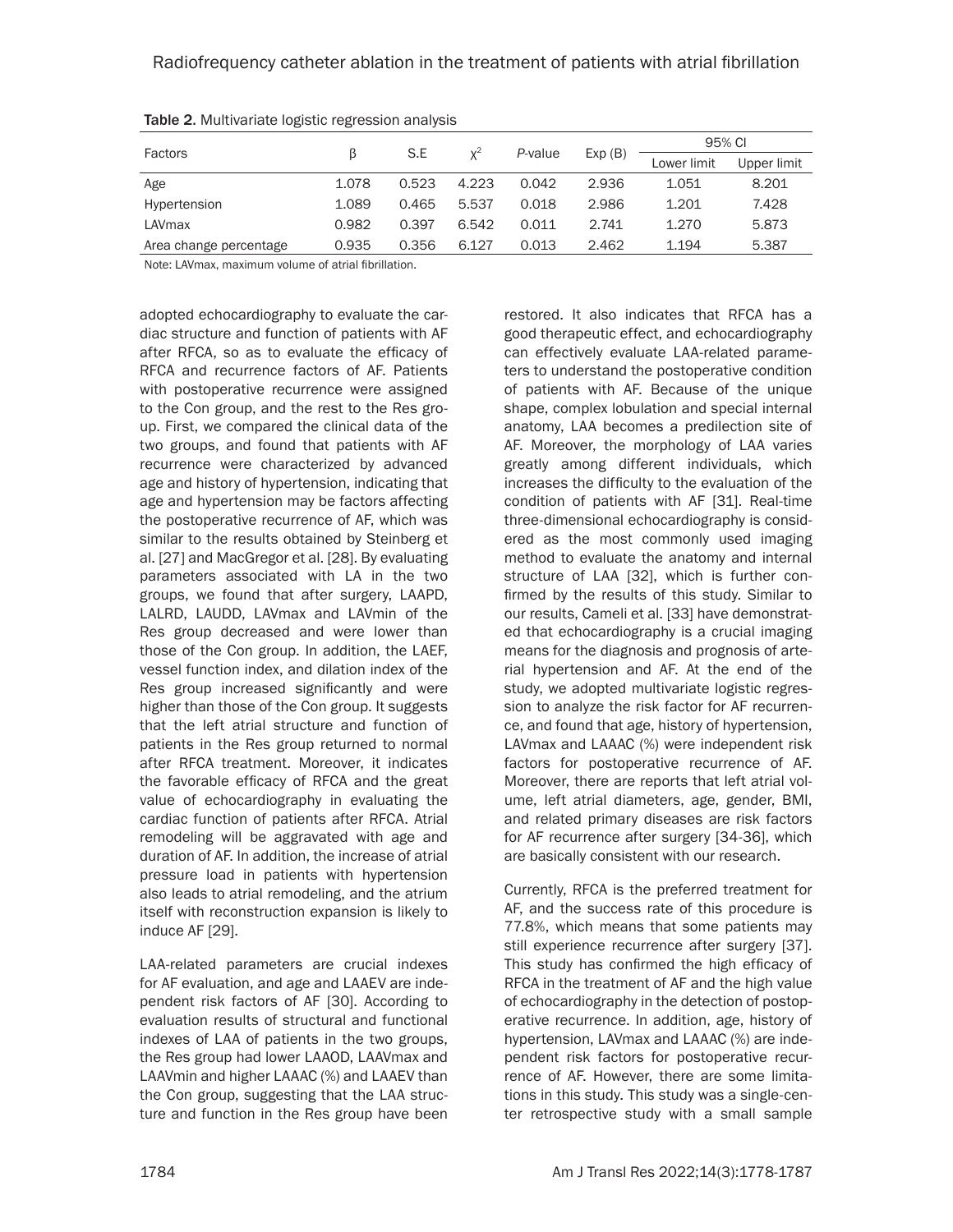size, and the patients with non-PAF were not further classified and analyzed. Therefore, in future studies, we will expand the sample size and increase the study participants to provide a strong basis for clinical treatment of AF.

## Disclosure of conflict of interest

## None.

Address correspondence to: Lianwei Yang, Department of Cardiology Group Two, Weihai Municipal Hospital, Cheeloo College of Medicine, Shangdong University, No. 70 Heping Road, Huancui District, Weihai 264200, Shangdong Province, China. Tel: +86-0631-5287660; E-mail: [yanglian](mailto:yanglianwei2013@126.com)[wei2013@126.com](mailto:yanglianwei2013@126.com)

# References

- [1] Bosch NA, Cimini J and Walkey AJ. Atrial fibrillation in the ICU. Chest 2018; 154: 1424-1434.
- [2] Westerman S and Wenger N. Gender differences in atrial fibrillation: a review of epidemiology, management, and outcomes. Curr Cardiol Rev 2019; 15: 136-144.
- [3] Dilaveris PE and Kennedy HL. Silent atrial fibrillation: epidemiology, diagnosis, and clinical impact. Clin Cardiol 2017; 40: 413-418.
- [4] January CT, Wann LS, Calkins H, Chen LY, Cigarroa JE, Cleveland JC Jr, Ellinor PT, Ezekowitz MD, Field ME, Furie KL, Heidenreich PA, Murray KT, Shea JB, Tracy CM and Yancy CW. 2019 AHA/ACC/HRS focused update of the 2014 AHA/ACC/HRS guideline for the management of patients with atrial fibrillation: a report of the American College of Cardiology/American Heart Association task force on clinical practice guidelines and the heart rhythm society. J Am Coll Cardiol 2019; 74: 104-132.
- [5] Hohendanner F, Heinzel FR, Blaschke F, Pieske BM, Haverkamp W, Boldt HL and Parwani AS. Pathophysiological and therapeutic implications in patients with atrial fibrillation and heart failure. Heart Fail Rev 2018; 23: 27-36.
- [6] Mogensen UM, Jhund PS, Abraham WT, Desai AS, Dickstein K, Packer M, Rouleau JL, Solomon SD, Swedberg K, Zile MR, Køber L and McMurray JJV; PARADIGM-HF and ATMO-SPHERE Investigators and Committees. Type of atrial fibrillation and outcomes in patients with heart failure and reduced ejection fraction. J Am Coll Cardiol 2017; 70: 2490-2500.
- [7] Shah AM, Cikes M, Prasad N, Li G, Getchevski S, Claggett B, Rizkala A, Lukashevich I, O'Meara E, Ryan JJ, Shah SJ, Mullens W, Zile MR, Lam CSP, McMurray JJV and Solomon SD;

PARAGON-HF Investigators. Echocardiographic features of patients with heart failure and preserved left ventricular ejection fraction. J Am Coll Cardiol 2019; 74: 2858-2873.

- [8] Wijesurendra RS and Casadei B. Mechanisms of atrial fibrillation. Heart 2019; 105: 1860- 1867.
- [9] Andrade JG, Wells GA, Deyell MW, Bennett M, Essebag V, Champagne J, Roux JF, Yung D, Skanes A, Khaykin Y, Morillo C, Jolly U, Novak P, Lockwood E, Amit G, Angaran P, Sapp J, Wardell S, Lauck S, Macle L and Verma A; EARLY-AF Investigators. Cryoablation or drug therapy for initial treatment of atrial fibrillation. N Engl J Med 2021; 384: 305-315.
- [10] Marrouche NF, Brachmann J, Andresen D, Siebels J, Boersma L, Jordaens L, Merkely B, Pokushalov E, Sanders P, Proff J, Schunkert H, Christ H, Vogt J and Bänsch D; CASTLE-AF Investigators. Catheter ablation for atrial fibrillation with heart failure. N Engl J Med 2018; 378: 417-427.
- [11] Gaita F, Scaglione M, Battaglia A, Matta M, Gallo C, Galata M, Caponi D, Di Donna P and Anselmino M. Very long-term outcome following transcatheter ablation of atrial fibrillation. Are results maintained after 10 years of follow up? Europace 2018; 20: 443-450.
- [12] Chew DS, Rennert-May E, Spackman E, Mark DB and Exner DV. Cost-effectiveness of extended electrocardiogram monitoring for atrial fibrillation after stroke: a systematic review. Stroke 2020; 51: 2244-2248.
- [13] Ptaszynska-Kopczynska K, Krentowska A, Sawicka E, Skoneczny A, Jasiewicz M, Knapp M, Musial WJ, Sobkowicz B and Kaminski KA. The strengths and weaknesses of non-invasive parameters obtained by echocardiography and cardiopulmonary exercise testing in comparison with the hemodynamic assessment by the right heart catheterization in patients with pulmonary hypertension. Adv Med Sci 2017; 62: 39-44.
- [14] Hoit BD. Assessment of left atrial function by echocardiography: novel insights. Curr Cardiol Rep 2018; 20: 96.
- [15] Berbarie RF, Dib E and Ahmad M. Stress echocardiography using real-time three-dimensional imaging. Echocardiography 2018; 35: 1196- 1203.
- [16] January CT, Wann LS, Alpert JS, Calkins H, Cigarroa JE, Cleveland JC Jr, Conti JB, Ellinor PT, Ezekowitz MD, Field ME, Murray KT, Sacco RL, Stevenson WG, Tchou PJ, Tracy CM and Yancy CW; American College of Cardiology/ American Heart Association Task Force on Practice Guidelines. 2014 AHA/ACC/HRS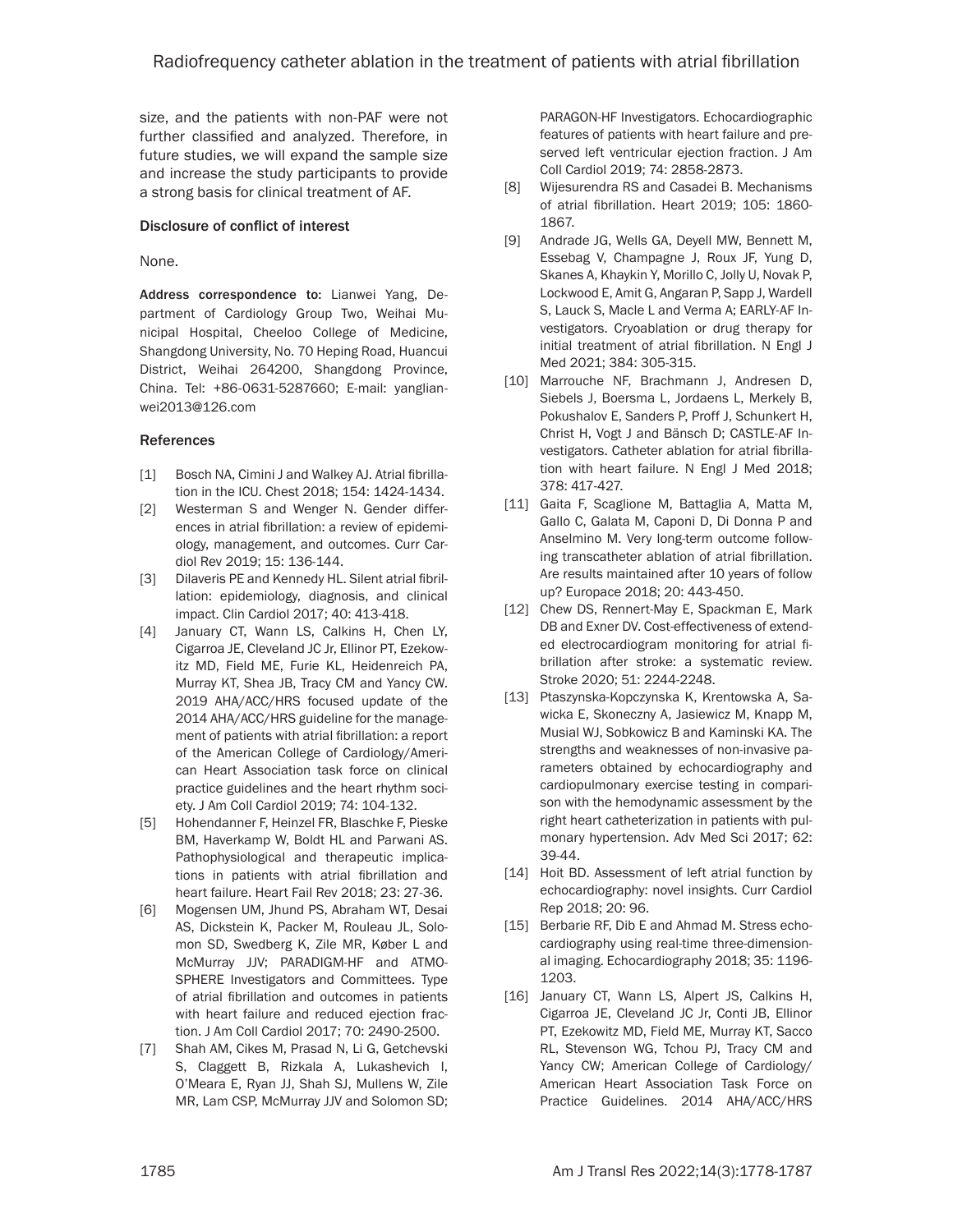guideline for the management of patients with atrial fibrillation: a report of the American College of Cardiology/American Heart Association Task Force on Practice Guidelines and the Heart Rhythm Society. J Am Coll Cardiol 2014; 64: e1-76.

- [17] Gutierrez C and Blanchard DG. Diagnosis and treatment of atrial fibrillation. Am Fam Physician 2016; 94: 442-452.
- [18] Sugumar H, Nanayakkara S, Prabhu S, Voskoboinik A, Kaye DM, Ling LH and Kistler PM. Pathophysiology of atrial fibrillation and heart failure: dangerous interactions. Cardiol Clin 2019; 37: 131-138.
- [19] Andrade JG, Champagne J, Dubuc M, Deyell MW, Verma A, Macle L, Leong-Sit P, Novak P, Badra-Verdu M, Sapp J, Mangat I, Khoo C, Steinberg C, Bennett MT, Tang ASL and Khairy P; CIRCA-DOSE Study Investigators. Cryoballoon or radiofrequency ablation for atrial fibrillation assessed by continuous monitoring: a randomized clinical trial. Circulation 2019; 140: 1779-1788.
- [20] Nielsen AB, Skaarup KG, Lassen MCH, Djernaes K, Hansen ML, Svendsen JH, Johannessen A, Hansen J, Sorensen SK, Gislason G and Biering-Sorensen T. Usefulness of left atrial speckle tracking echocardiography in predicting recurrence of atrial fibrillation after radiofrequency ablation: a systematic review and meta-analysis. Int J Cardiovasc Imaging 2020; 36: 1293-1309.
- [21] Cherian TS and Callans DJ. Recurrent atrial fibrillation after radiofrequency ablation: what to expect. Card Electrophysiol Clin 2020; 12: 187-197.
- [22] Santangeli P and Marchlinski FE. Techniques for the provocation, localization, and ablation of non-pulmonary vein triggers for atrial fibrillation. Heart Rhythm 2017; 14: 1087-1096.
- [23] Higa S, Lo LW and Chen SA. Catheter ablation of paroxysmal atrial fibrillation originating from non-pulmonary vein areas. Arrhythm Electrophysiol Rev 2018; 7: 273-281.
- [24] He Y, Zhang B, Zhu F, Hu Z, Zhong J and Zhu W. Transesophageal echocardiography measures left atrial appendage volume and function and predicts recurrence of paroxysmal atrial fibrillation after radiofrequency catheter ablation. Echocardiography 2018; 35: 985-990.
- [25] Xu M, Liu F, Ge ZX, Li JM, Xie X and Yang JH. Functional studies of left atrium and BNP in patients with paroxysmal atrial fibrillation and the prediction of recurrence after CPVA. Eur Rev Med Pharmacol Sci 2020; 24: 4997-5007.
- [26] Nemes A, Havasi K, Ambrus N, Kohari M, Saghy L and Forster T. Echocardiographic assess-

ment of the left atrial appendage - transoesophageal, transthoracic and intracardiac approaches. Orv Hetil 2018; 159: 335-345.

- [27] Steinberg JS, Shabanov V, Ponomarev D, Losik D, Ivanickiy E, Kropotkin E, Polyakov K, Ptaszynski P, Keweloh B, Yao CJ, Pokushalov EA and Romanov AB. Effect of renal denervation and catheter ablation vs catheter ablation alone on atrial fibrillation recurrence among patients with paroxysmal atrial fibrillation and hypertension: the ERADICATE-AF randomized clinical trial. JAMA 2020; 323: 248-255.
- [28] MacGregor RM, Khiabani AJ, Bakir NH, Manghelli JL, Sinn LA, Carter DI, Maniar HS, Moon MR, Schuessler RB, Melby SJ and Damiano RJ Jr. Impact of age on atrial fibrillation recurrence following surgical ablation. J Thorac Cardiovasc Surg 2021; 162: 1516-1528, e1511.
- [29] Parkash R, Green MS, Kerr CR, Connolly SJ, Klein GJ, Sheldon R, Talajic M, Dorian P and Humphries KH; Canadian Registry of Atrial Fibrillation. The association of left atrial size and occurrence of atrial fibrillation: a prospective cohort study from the Canadian Registry of Atrial Fibrillation. Am Heart J 2004; 148: 649- 654.
- [30] Chen L, Zinda A, Rossi N, Han XJ, Sprankle S, Bullock-Palmer R, Zingrone D, Moshiyakov M, Szawlewicz J, Mogtader A and Hsi DH. A new risk model of assessing left atrial appendage thrombus in patients with atrial fibrillation - using multiple clinical and transesophageal echocardiography parameters. Int J Cardiol 2020; 314: 60-63.
- [31] Holmes DR Jr and Alkhouli M. The history of the left atrial appendage occlusion. Card Electrophysiol Clin 2020; 12: 1-11.
- [32] Vainrib AF, Harb SC, Jaber W, Benenstein RJ, Aizer A, Chinitz LA and Saric M. Left atrial appendage occlusion/exclusion: procedural image guidance with transesophageal echocardiography. J Am Soc Echocardiogr 2018; 31: 454-474.
- [33] Cameli M, Mandoli GE, Ambrosio G, Cerbai E, Coiro S, Emdin M, Marcucci R, Morrone D, Palazzuoli A, Savino K, Padeletti L, Mondillo S, Pedrinelli R; Società Italiana di Cardiologia and Sezione Regionale Tosco-Umbra. Arterial hypertension and atrial fibrillation: standard and advanced echocardiography from diagnosis to prognostication. J Cardiovasc Med (Hagerstown) 2018; 19: 51-61.
- [34] Njoku A, Kannabhiran M, Arora R, Reddy P, Gopinathannair R, Lakkireddy D and Dominic P. Left atrial volume predicts atrial fibrillation recurrence after radiofrequency ablation: a meta-analysis. Europace 2018; 20: 33-42.